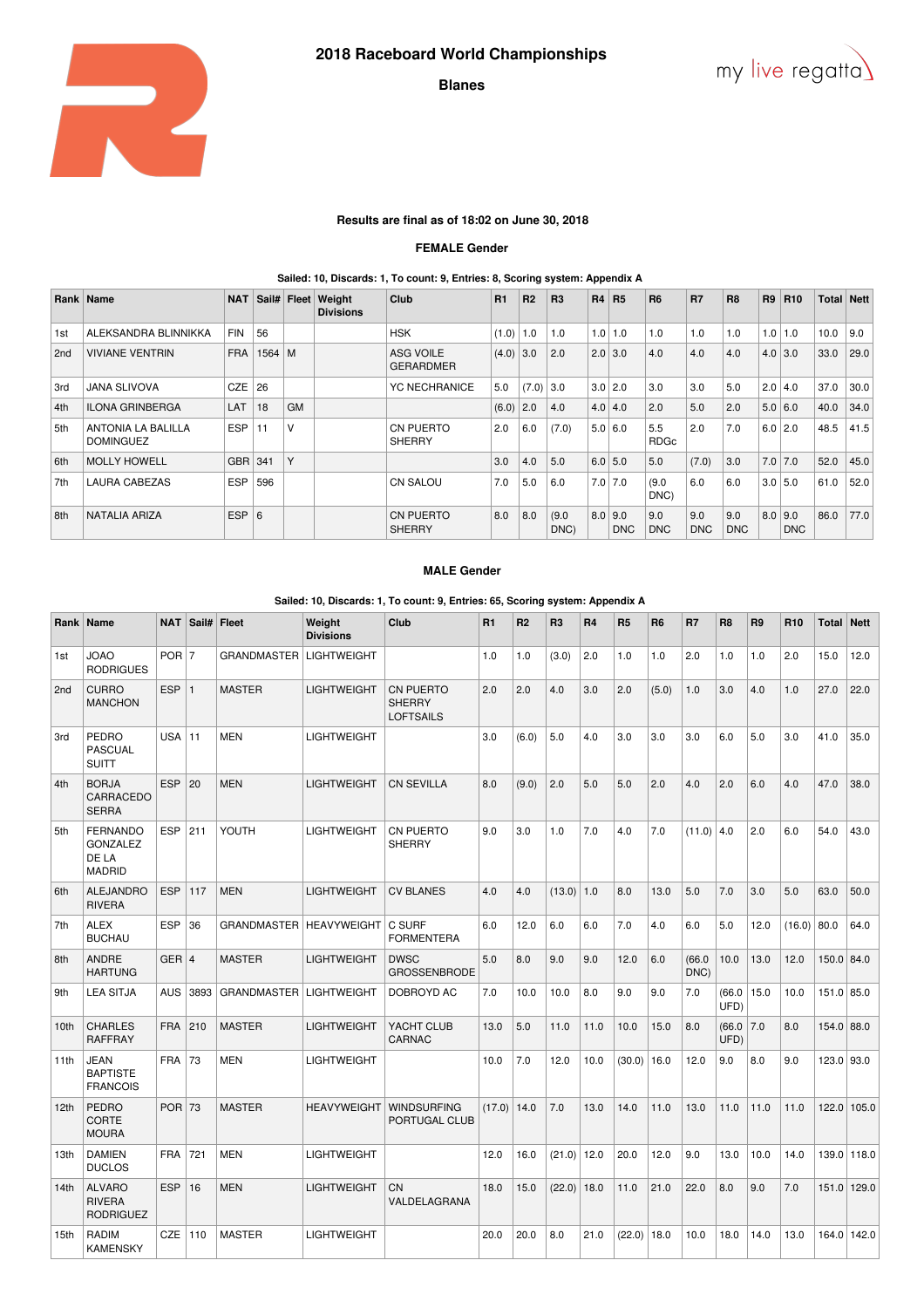|                  | Rank   Name                                                  | <b>NAT</b> |      | Sail# Fleet                      | Weight<br><b>Divisions</b>      | Club                                | R <sub>1</sub> | R <sub>2</sub> | R <sub>3</sub> | R4                       | R <sub>5</sub> | R <sub>6</sub>           | R7     | R <sub>8</sub> | R <sub>9</sub> | R <sub>10</sub> | <b>Total Nett</b> |             |
|------------------|--------------------------------------------------------------|------------|------|----------------------------------|---------------------------------|-------------------------------------|----------------|----------------|----------------|--------------------------|----------------|--------------------------|--------|----------------|----------------|-----------------|-------------------|-------------|
| 16th             | JUHA<br><b>BLINNIKKA</b>                                     | <b>FIN</b> | 6    | GRANDMASTER   HEAVYWEIGHT        |                                 | <b>HYSURF</b>                       | 11.0           | 18.0           | 20.0           | 14.0                     | 13.0           | 10.0                     | 28.0   | 24.0           | 18.0           | (32.0)          | 188.0             | 156.0       |
| 17th             | <b>RAFAEL ROS</b><br>PARDO                                   | <b>ESP</b> | 91   | VETERAN                          | <b>LIGHTWEIGHT</b>              | <b>WINDSURFING</b><br><b>PATROL</b> | 14.0           | 13.0           | 24.0           | 22.0                     | 15.0           | 24.0                     | (26.0) | 12.0           | 16.0           | 24.0            | 190.0             | 164.0       |
| 18th             | <b>GONZALO</b><br><b>GIRIBET</b>                             | <b>USA</b> | 04   | GRANDMASTER   LIGHTWEIGHT        |                                 | <b>CV BLANES</b>                    | 16.0           | 25.0           | 23.0           | 15.0                     | 17.0           | 16.0<br><b>RDGc</b>      | 23.0   | 21.0           | (29.0)         | 28.0            | 213.0             | 184.0       |
| 19th             | <b>FERNANDO</b><br><b>CONSORTE</b>                           | ARG        | 355  | GRANDMASTER   HEAVYWEIGHT        |                                 | AMW                                 | 15.0           | 21.0           | (35.0)         | 17.0                     | 6.0            | 8.0                      | 32.0   | 26.0           | 33.0           | 27.0            | 220.0             | 185.0       |
| 20th             | <b>MARC</b><br><b>TUSQUETS</b><br><b>MANE</b>                | <b>ESP</b> | 48   | <b>GRANDMASTER   LIGHTWEIGHT</b> |                                 | <b>CV BLANES</b>                    | 28.0           | 24.0           | 16.0           | 25.0                     | 16.0           | 25.0                     | 14.0   | 22.0           | 20.0           | (33.0)          | 223.0             | 190.0       |
| 21st             | PIERRE<br><b>BUREN</b>                                       | <b>FRA</b> | 1881 | <b>VETERAN</b>                   | <b>LIGHTWEIGHT</b>              |                                     | 27.0           | 22.0           | 18.0           | 16.0                     | 23.0           | (29.0)                   | 21.0   | 28.0           | 21.0           | 19.0            | 224.0             | 195.0       |
| 22 <sub>nd</sub> | <b>DANIEL</b><br><b>SANCHEZ</b>                              | <b>ESP</b> | 201  | GRANDMASTER   LIGHTWEIGHT        |                                 |                                     | 23.0           | 19.0           | 25.0           | 28.0                     | 35.0           | 28.0                     | (43.0) | 16.0           | 19.0           | 15.0            | 251.0 208.0       |             |
| 23rd             | <b>TOBY CAVE</b>                                             | <b>GBR</b> | 281  | <b>MEN</b>                       | LIGHTWEIGHT                     |                                     | 22.0           | 29.0           | 27.0           | 29.0                     | 29.0           | (31.0)                   | 16.0   | 14.0           | 17.0           | 26.0            | 240.0             | 209.0       |
| 24th             | LARS<br><b>DEITERDING</b>                                    | <b>GER</b> | 466  | GRANDMASTER   HEAVYWEIGHT        |                                 | <b>DWSC</b><br><b>GROSSENBRODE</b>  | 30.0           | 27.0           | 28.0           | 24.0                     | 25.0           | (34.0)                   | 15.0   | 19.0           | 22.0           | 20.0            | 244.0 210.0       |             |
| 25th             | <b>HUGO</b><br><b>BOUJEAN</b>                                | <b>FRA</b> | 1414 | <b>MEN</b>                       | <b>LIGHTWEIGHT</b>              |                                     | 21.0           | 17.0           | 33.0           | 19.0                     | 21.0           | 26.0                     | (37.0) | 15.0           | 37.0           | 21.0            | 247.0 210.0       |             |
| 26th             | <b>JORDI</b><br><b>BOSCH</b>                                 | <b>ESP</b> | 910  | <b>VETERAN</b>                   | <b>LIGHTWEIGHT</b>              | CN PORT D ARO                       | 26.0           | 23.0           | 15.0           | 23.0                     | 36.0           | 34.0<br>DPI1             | 25.0   | 29.0           | (41.0)         | 34.0            | 286.0 245.0       |             |
| 27th             | WALTER<br>RADEKE                                             | GER   519  |      | VETERAN                          | <b>LIGHTWEIGHT</b>              | <b>DWSC</b><br><b>GROSSENBRODE</b>  | 29.0           | 26.0           | 19.0           | 35.0                     | (38.0)         | 38.0<br>DP <sub>11</sub> | 27.0   | 17.0           | 26.0           | 31.0            | 286.0             | 248.0       |
| 28th             | <b>JAKUB SLIVA</b>                                           | <b>CZE</b> | 6    | <b>MEN</b>                       | <b>LIGHTWEIGHT</b>              | <b>YC NECHRANICE</b>                | 19.0           | 31.0           | 17.0           | 26.0                     | 28.0           | 30.0                     | 36.0   | 36.0           | 28.0           | (41.0)          | 292.0 251.0       |             |
| 29th             | <b>DANIEL</b><br><b>SANCHEZ</b>                              | <b>ESP</b> | 206  | YOUTH                            | <b>LIGHTWEIGHT</b>              | <b>CN SEVILLA</b>                   | 32.0           | 34.0           | (46.0)         | 20.0                     | 39.0           | 45.0                     | 17.0   | 20.0           | 24.0           | 23.0            | $300.0$ 254.0     |             |
| 30th             | SAMI<br><b>KARPPINEN</b>                                     | <b>FIN</b> | 1971 | GRANDMASTER   HEAVYWEIGHT        |                                 |                                     | 25.0           | 32.0           | 34.0           | 31.0                     | 19.0           | 22.0                     | 29.0   | 32.0           | (36.0)         | 36.0            | 296.0             | 260.0       |
| 31st             | <b>MORGAN</b><br>JEZEQUEL                                    | <b>FRA</b> | 929  | MEN                              | <b>LIGHTWEIGHT</b>              |                                     | 40.0           | 36.0           | (42.0)         | 32.0                     | 18.0           | 20.0                     | 20.0   | 25.0           | 31.0           | 38.0            | 302.0 260.0       |             |
| 32nd             | CAM<br><b>HARRISON</b>                                       | <b>AUS</b> | 1410 | <b>MASTER</b>                    | <b>HEAVYWEIGHT   DOBROYD AC</b> |                                     | 36.0           | 37.0           | 37.0           | 30.0                     | 27.0           | 23.0                     | (41.0) | 33.0           | 30.0           | 17.0            | $311.0$ 270.0     |             |
| 33rd             | <b>MARTIN</b><br><b>POTUCKY</b>                              | <b>SVK</b> | 241  | <b>MEN</b>                       | <b>LIGHTWEIGHT</b>              |                                     | 33.0           | 40.0           | 26.0           | 34.0                     | (41.0)         | 27.0                     | 19.0   | 34.0           | 27.0           | 30.0            | 311.0 270.0       |             |
| 34th             | JULIEN<br>LAGET                                              | <b>FRA</b> | 186  | <b>MASTER</b>                    | <b>LIGHTWEIGHT</b>              |                                     | 31.0           | 28.0           | 29.0           | (39.0)                   | 32.0           | 39.0                     | 24.0   | 27.0           | 39.0           | 39.0            | 327.0             | 288.0       |
| 35th             | <b>OLIVER</b><br>CARNY                                       | SVK        | 77   | MEN                              | <b>LIGHTWEIGHT</b>              |                                     | 24.0           | 35.0           | (66.0)<br>DNC) | 37.0                     | 24.0           | 17.0                     | 57.0   | 31.0           | 43.0           | 22.0            | 356.0 290.0       |             |
| 36th             | <b>PACO</b><br><b>MANCHON</b>                                | <b>ESP</b> | 95   | VETERAN                          | LIGHTWEIGHT                     | <b>CN PUERTO</b><br><b>SHERRY</b>   | 37.0           | 33.0           | 31.0           | 27.0                     | 31.0           | $(41.0)$ 35.0            |        | 30.0           | 32.0           | 35.0            | $332.0$ 291.0     |             |
| 37th             | JAIME<br><b>ANDRES</b><br>CASTRO                             | <b>ESP</b> | 85   | GRANDMASTER   HEAVYWEIGHT        |                                 | CN<br>VALDELAGRANA                  | 41.0           | 45.0           | $(51.0)$ 38.0  |                          | 26.0           | 14.0                     | 31.0   | 39.0           | 40.0           | 43.0            | 368.0 317.0       |             |
| 38th             | <b>MARCOS</b><br><b>LEUTSCHER</b><br>DE LAS<br><b>NIEVES</b> | <b>ESP</b> | 365  | <b>MEN</b>                       | <b>LIGHTWEIGHT</b>              | <b>CN ALICANTE</b>                  | 39.0           | 30.0           | 41.0           | (66.0)<br>$DNC$ ) $ DNC$ | 66.0           | 66.0<br><b>DNC</b>       | 18.0   | 23.0           | 23.0           | 18.0            | 390.0 324.0       |             |
| 39th             | <b>PAVEL</b><br><b>KAMENSKY</b>                              | CZE        | 113  | <b>MASTER</b>                    | <b>LIGHTWEIGHT</b>              |                                     | 35.0           | 41.0           | $(49.0)$ 33.0  |                          | 34.0           | 38.0                     | 49.0   | 37.0           | 35.0           | 25.0            | 376.0 327.0       |             |
| 40th             | <b>CHRISTIAN</b><br><b>VOYER</b>                             | <b>ESP</b> | 710  | VETERAN                          | LIGHTWEIGHT                     | <b>SEASURF</b><br>PATROL            | (49.0)         | 42.0           | 30.0           | 41.0                     | 42.0           | 47.0                     | 38.0   | 35.0           | 38.0           | 29.0            | 391.0 342.0       |             |
| 41st             | REINE-<br><b>ADELAIDE</b><br><b>HERVE</b>                    | FRA   111  |      | <b>MASTER</b>                    | <b>HEAVYWEIGHT</b>              |                                     | 38.0           | 38.0           | 38.0           | $(48.0)$ 47.0            |                | 48.0                     | 30.0   | 38.0           | 34.0           | 37.0            | 396.0 348.0       |             |
| 42nd             | <b>THOMAS</b><br>CAVE                                        | GBR 289    |      | <b>MEN</b>                       | LIGHTWEIGHT                     |                                     | 43.0           | 39.0           | (45.0)         | 42.0                     | 37.0           | 44.0                     | 40.0   | 40.0           | 25.0           | 40.0            | $395.0$ 350.0     |             |
| 43rd             | JEAN J. GHIO                                                 | <b>FRA</b> | 69   | GRANDMASTER   HEAVYWEIGHT        |                                 |                                     | (66.0)<br>DNC) | 44.0           | 36.0           | 45.0                     | 45.0           | 42.0                     | 34.0   | 46.0           | 45.0           | 44.0            | 447.0 381.0       |             |
| 44th             | <b>MARTI</b><br><b>SERRA</b>                                 | <b>ESP</b> | 47   | <b>MEN</b>                       | LIGHTWEIGHT                     | <b>CN BALIS</b>                     | 42.0           | 48.0           | 47.0           | 36.0                     | 46.0           | (50.0)                   | 45.0   | 42.0           | 42.0           | 42.0            |                   | 440.0 390.0 |
| 45th             | <b>PETER</b><br>WAUTERS                                      | BEL        | 121  | VETERAN                          | HEAVYWEIGHT   HAZEWINKEL        |                                     | 47.0           | 47.0           | 48.0           | 49.0                     | 40.0           | (66.0)<br>RET)           | 33.0   | 41.0           | 46.0           | 50.0            | 467.0 401.0       |             |
| 46th             | <b>PATRIC</b><br><b>ROELANDTS</b>                            | <b>BEL</b> | 10   | <b>VETERAN</b>                   | <b>HEAVYWEIGHT</b>              |                                     | 34.0           | 43.0           | 40.0           | 47.0                     | 44.0           | 40.0                     | 54.0   | (66.0)<br>DNF) | 54.0           | 46.0            | 468.0 402.0       |             |
| 47th             | <b>JOAQUIM</b><br><b>FIGUERAS</b>                            | <b>ESP</b> | 101  | <b>MASTER</b>                    | <b>HEAVYWEIGHT   CV BLANES</b>  |                                     | 53.0           | 56.0           | (66.0)<br>DNC) | 40.0                     | 33.0           | 36.0                     | 55.0   | 43.0           | 52.0           | 45.0            | 479.0 413.0       |             |
| 48th             | <b>JAKOB</b><br><b>ECKERT</b>                                | GER 340    |      | GRANDMASTER   HEAVYWEIGHT        |                                 |                                     | 48.0           | (52.0)         | 44.0           | 50.0                     | 50.0           | 35.0                     | 39.0   | 47.0           | 49.0           | 52.0            |                   | 466.0 414.0 |